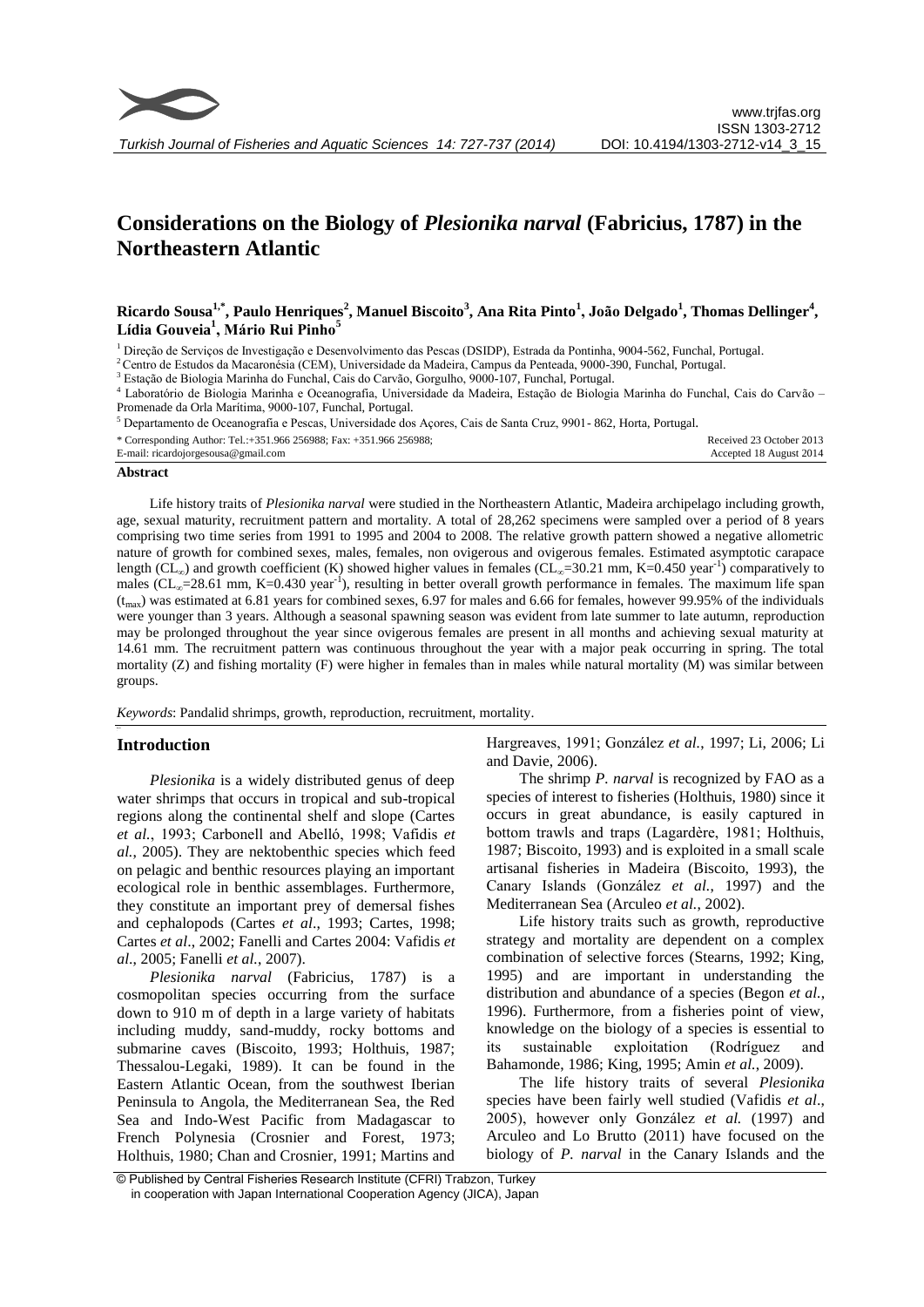Southeastern Tyrrhenian Sea respectively. This work aims to describe growth, age structure, reproduction, sexual maturity, recruitment and mortality rate of *P. narval* from experimental trap catches in the Madeira archipelago providing additional information for this species.

## **Materials and Methods**

The material examined in this study was obtained from 311 fishing sets carried out on the insular shelves and slopes off Madeira (Figure 1) at depths ranging from 50 to 1300 m in research surveys using bottom and floating traps, over a period of 8 years, comprising two time series from 1991 to 1995 and from 2004 to 2008. The data from the two time series was tested for the homogeneity of variance using Levene's test (Zar, 1996). The survey's design and sampling procedures are described in Biscoito *et al.* (1992) and Carvalho *et al.* (2007).

# **Data Collection**

The carapace length (CL) was measured to the nearest 0.01 mm from the posterior margin of the orbit to the posterior dorsal margin of the carapace using electronic digital calipers. The individual weight (W) was recorded using an electronic digital scale, with an accuracy of 0.01 g. Sex was determined by the presence or absence of masculine appendages in the second pair of pleopods, by dissection under a stereoscopic microscope (Zariquiey-Alvarez, 1968; King and Moffitt, 1984; Thessalou-Legaki, 1989). Females were examined for presence of external eggs, and the stage of egg maturation was assigned according to Company and Sardà (1997).

#### **Data Analysis**

## **Relative Growth**

The relationship between W and CL were determined, adjusting the data to a potential relationship as  $W = aCL^b$ , where W is the wet weight in g, CL is the carapace length in mm, and a and b the constants. Regressions were calculated separately for combined sexes, males and females (nonovigerous, ovigerous and total females).

Nature of growth was tested using Student t-test in order to determine if the b coefficient was different from 3 with a significance level of 0.05. The differences in the slopes of the growth curves between groups were tested using general linear models.

## **Absolute Growth and Age**

Absolute growth was studied using monthly length-frequency (CL) distributions for combined sexes, males and females. Identification of modes in the polymodal length-frequency was performed using Bhattacharya's method, included in the package FISAT (Fish Stock Assessment Tools - FAO-ICLARM), VER 1.2.0 (Gayanilo *et al*., 2005). All the identified size-age groups were derived from at least three consecutive points and selection of the best results was based on the values of the separation index (>2) for the different age groups and the number of individuals per age group (Sparre and Venema, 1992). NORMSEP by Hasselblad and Tomlinson (1971) was used to decompose the mixtures of normal distributions based on Hasselblad's maximum likelihood method (Hasselblad, 1966).



**Figure 1.** Geographic location of the study area, Madeira Archipelago, Northeastern Atlantic.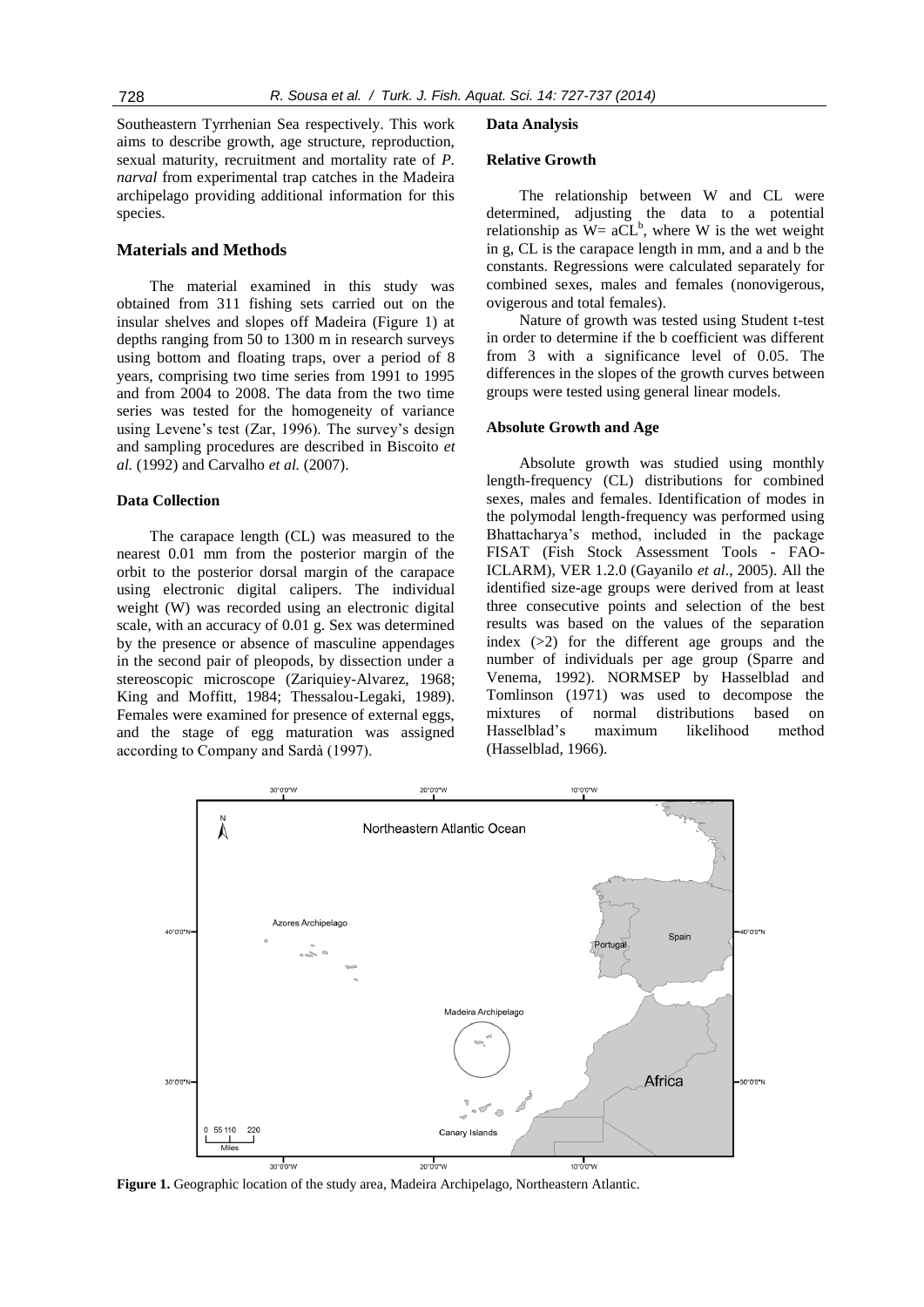The von Bertalanffy Growth Functions (VBGF) parameters were estimated applying the Gulland and Holt method (Gulland and Holt, 1959) in the routine ELEFAN I available in FISAT (Gayanilo and Pauly, 1997) for all groups, according  $t_0$ 

 $CL_t = CL_\infty$  {1- exp[-k (t-t<sub>0</sub>)]}

(Gulland and Holt, 1959) where  $CL<sub>t</sub>$  is the mean carapace length at age t (mm),  $CL_{\infty}$  is the asymptotic carapace length (mm), K the growth coefficient (year<sup>-1</sup>), t the age of *P. narval* (years) and  $t_0$  is the hypothetical age at which the length is zero (years).

As the growth parameters  $CL_{\infty}$  and K are inversely correlated the growth performance index

 $(\phi')$ ,  $\phi' = \log_{10} (k) + 2 \log_{10} CL_{\infty}$ 

(Pauly and Munro, 1984) was employed to compare growth rates between groups and fishing areas in the Northeastern Atlantic.

The age at length was determined using the inverse von Bertalanffy growth equation and the potential longevity  $(A<sub>0.95</sub>)$  was estimated from:

 $A_{0.95} = t_0 + 2.996$ /K (Taylor, 1958).

## **Reproduction and Recruitment**

The proportion of mature females per month was plotted in order to estimate the spawning season. Kruskal-Wallis statistic test was used to test the proportions of mature individuals along the year (Zar, 1996).

Size at sexual maturity  $CLm<sub>50</sub>$  (the size at which 50% of all females in a stock of crustaceans are mature) was estimated from the relationship between the proportion of ovigerous females and carapace length CL, described by the logistic equation:

 $P= 1/(1 + exp^{-(a+b.\ CL)})$  (Sparre and Venema, 1997)

where P is the balanced probability, a and b were the equation parameters estimated by the linear least square method using the logarithmic transformation. The mean size at maturity was defined as the size at which 50% of the population is mature, when  $P = 0.5$ then CLm<sub>50</sub> = -a/b (King, 1995).

The recruitment pattern was estimated by projecting the length-frequency data backwards on the time axis using the growth parameters (Moreau and Cuende, 1991) and normal distribution of this pattern was obtained by NORMSEP (Pauly and Caddy, 1985) in FISAT.

## **Mortality**

Total mortality (Z) was estimated using the length converted catch curve method. Natural mortality rate (M) was estimated using Pauly's empirical model:

 $log_{10}M = -0.0066 - 0.279 (log_{10}CL_{\infty}) + 0.6543(log_{10}K) + 0.4634(log_{10}T)$ (Pauly, 1980)

where, CL∞ the asymptotic carapace length (mm), K the growth coefficient (year<sup>-1</sup>) and T the annual mean habitat temperature (ºC), 14.5ºC in the habitat of the species in the study area. Fishing mortality (F) was obtained by subtracting M from Z.

## **Results**

#### **Size Composition**

A total of 28262 specimens were sampled including 8580 (30.36%) males and 19682 (69.64%) females. The sizes of *P. narval* ranged from a minimum size of 2.45 mm to a maximum of 28.61 mm carapace length (CL), with a mean of 13.56 mm. The males varied from a minimum of 2.45 mm to a maximum of 27.72 mm CL, with a mean of 12.39  $\pm$ 3.01 mm CL. In the case of the females, the minimum size was 6.72 mm and the maximum 28.61 mm CL, while the mean was  $14.07\pm2.90$  mm (Figure 2). The monthly CL frequency for males and females is presented in Figure 3 and Figure 4. The mean carapace length was significantly different between sexes (t=-44.190; P<0.05). Carapace length had homogenous variance between the two considered time series (W=3.019; P>0.05).

#### **Life History Traits**

### **Relative Growth**

Carapace length–weight relationships for the different groups are presented in Table 1. In all the examined groups, the b coefficient returned values inferior to 3 and the difference was highly significant (P<0.001), indicating negative allometry. Size-weight relationships differed significantly between sexes  $(F=390.107; P<0.05)$  and according to the ovigerous condition in females (F=41.064; P<0.05).

#### **Absolute Growth and Age**

The estimates of von Bertalanffy growth parameters are presented in Table 2. Estimated asymptotic carapace length  $CL_{\infty}$  and growth coefficient (K) showed higher values in females  $CL<sub>∞</sub>=30.21$  mm, K=0.450 year<sup>-1</sup>) comparatively to males ( $CL_{\infty}$ = 28.61 mm, K=0.430 year<sup>-1</sup>), resulting in better overall growth performance in females.

The species *P. narval* showed a predominance of specimens aged between 1 and 2 years for combined sexes (73.00%), males (65.05%) and females (76.87%). The maximum life span  $(t_{\text{max}})$  was estimated at 6.81 years for combined sexes, 6.97 for males and 6.66 for females, however 99.95% of the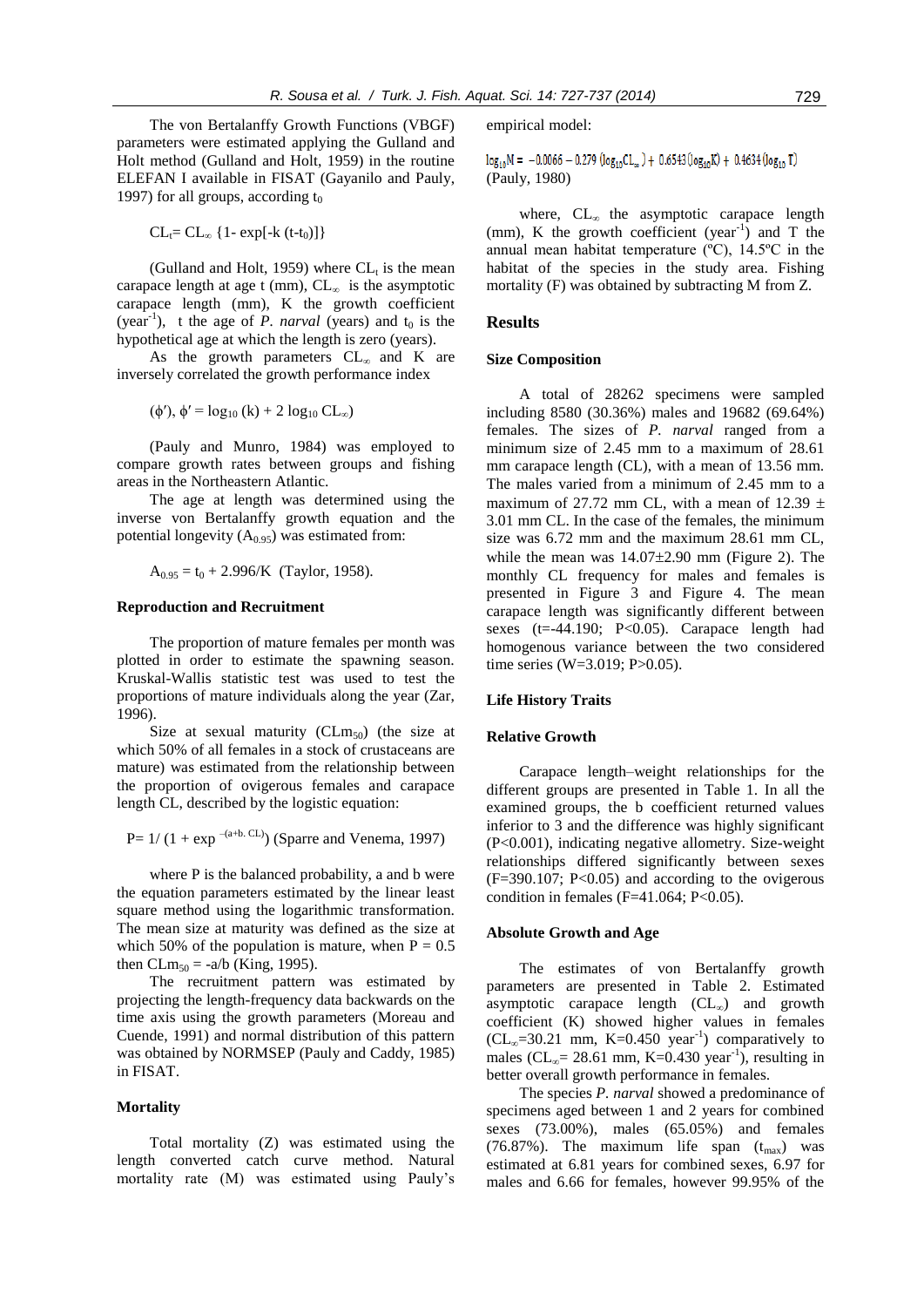

**Figure 2.** Length frequency distribution of *Plesionika narval* per sex caught in Madeira Archipelago, northeastern Atlantic.



**Figure 3.** Monthly length-frequency distributions for males of *Plesionika narval* caught in Madeira Archipelago, northeastern Atlantic.

individuals were younger than 3 years (Figure 5).

## **Reproduction and Recruitment**

Ovigerous females were present all year round

with a spawning season starting in late summer until late autumn. The proportion of ovigerous females was significantly different throughout the year  $(\chi2=3209.006; P<0.05)$  with the highest proportion in August (86.18%) and the lowest (16.92%) in January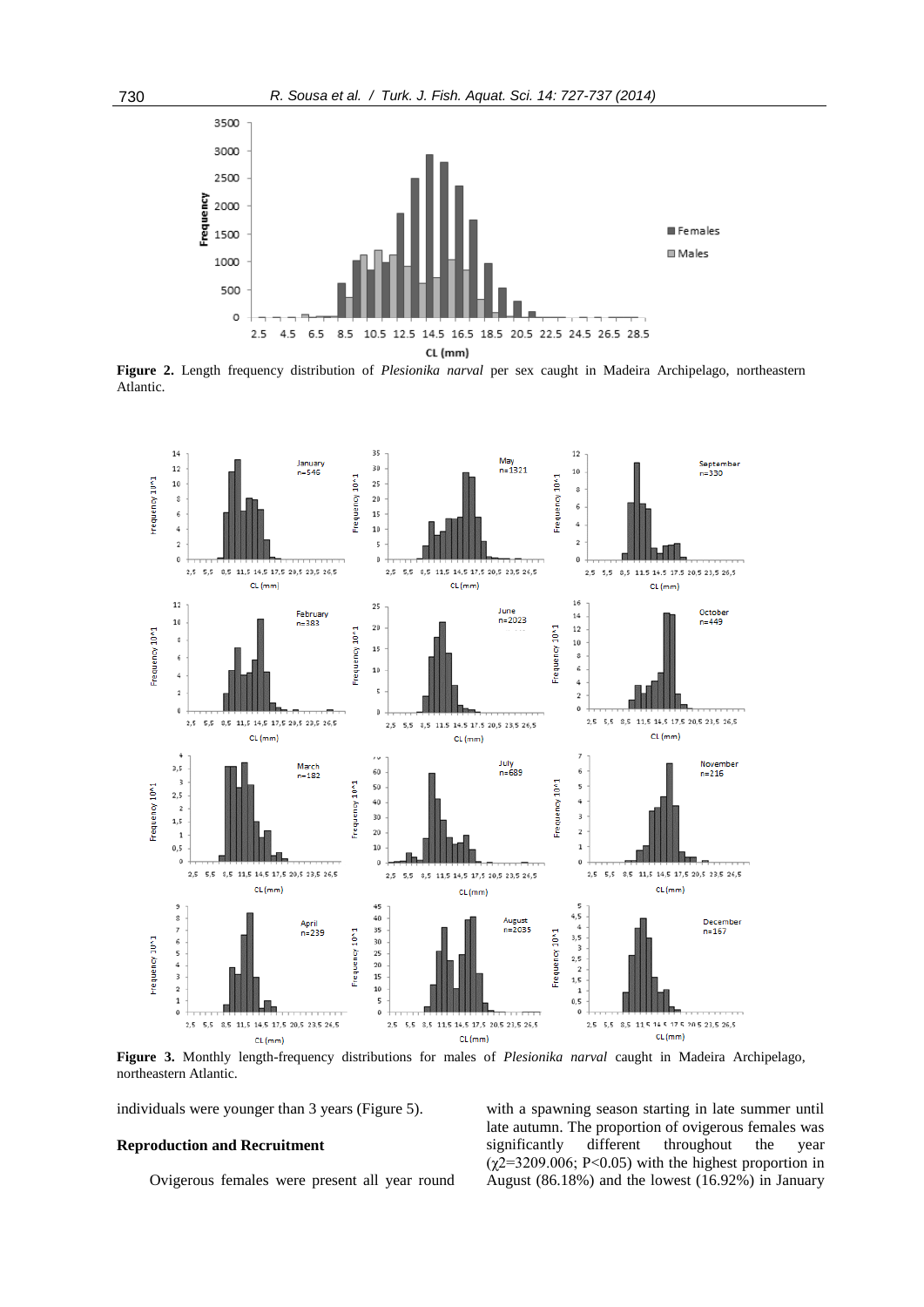

**Figure 4.** Monthly length-frequency distributions for females of *Plesionika narval* caught in Madeira Archipelago, northeastern Atlantic.

**Table 1.** Parameters of CL-W relationship for combined sexes, males and females (total, nonovigerous, and ovigerous) of *P. narval* in Madeira archipelago, Northeastern Atlantic

| Group                |       |       |       |       | nature of growth |     |
|----------------------|-------|-------|-------|-------|------------------|-----|
| Combined sexes       | 28236 | 0.002 | 2.649 | 0.848 |                  | *** |
| Males                | 8569  | 0.008 | 2.087 | 0.688 |                  | *** |
| Females              | 19667 | 0.001 | 2.883 | 0.923 |                  | *** |
| Nonovigerous females | 7446  | 0.001 | 2.843 | 0.935 |                  | *** |
| Ovigerous females    | 2221  | 0.004 | 2.438 | 0.814 |                  | *** |

n: sample size; a and b = parameters of equation  $W = aL^b$ ;  $r^2$ : coefficient of determination; nature of growth: A negative allometry; S: significance level \*\*\* P<0.001.

(Figure 6).

The smallest and largest female bearing eggs had a carapace length of 6.72 mm and 28.61 mm respectively. The size at first maturity was 14.61 mm, corresponding to 1.47 years old specimens (Figure 7). This species shows a continuous recruitment pattern throughout the year with a major peak occurring in spring (Figure 8) considering recruits the smallest caught specimens which in this study was 2.45mm of CL.

# **Mortality**

Total and fishing mortalities were higher in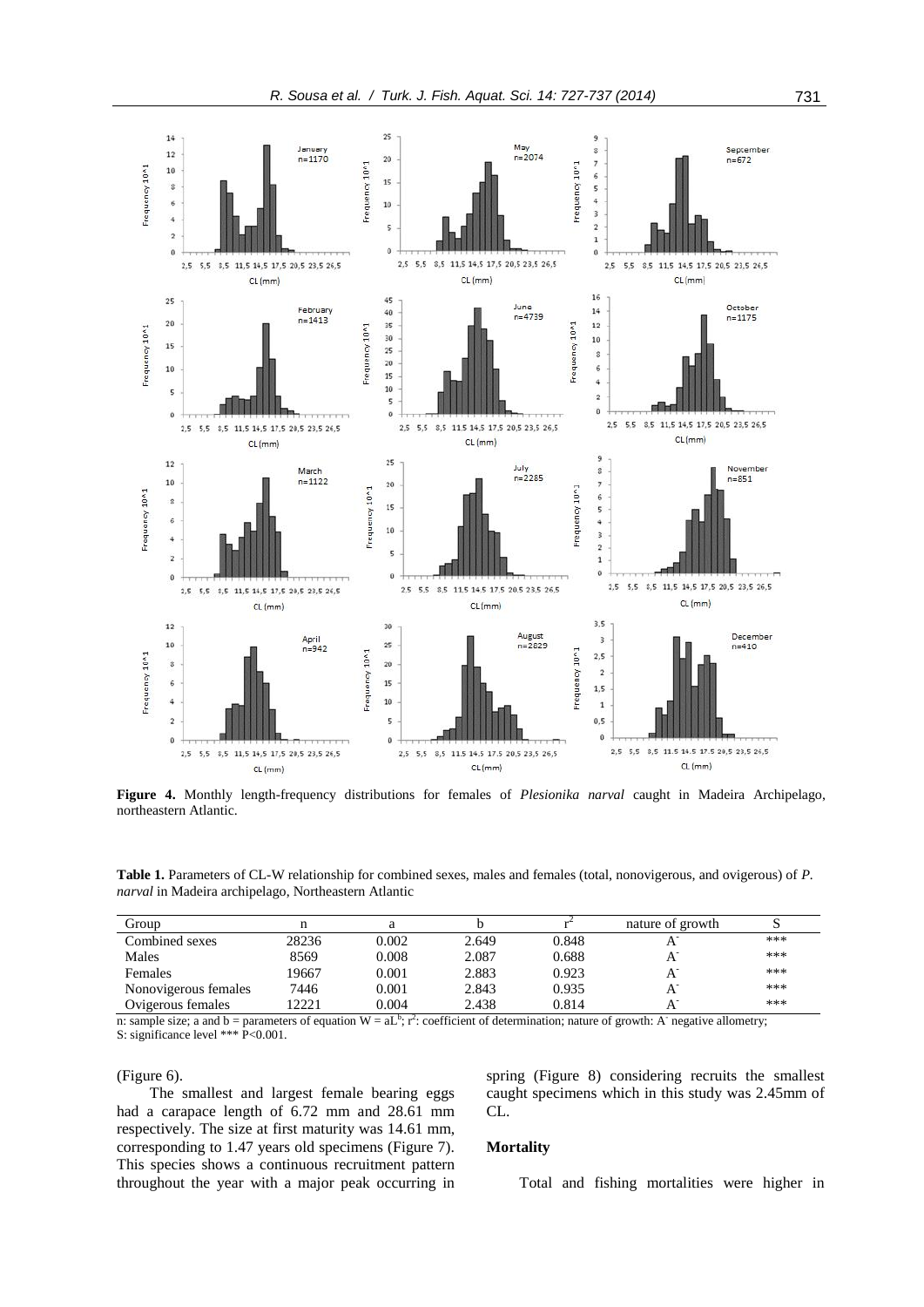**Table 2.** Summary of the von Bertalanffy growth parameters (L<sup>∞</sup> - asymptotic length, K – growth coefficient), growth performance index ( $\phi'$ ) and potential longevity ( $A_{0.95}$ ) estimated for species of *Plesionika* from different areas. M - males, F females and I – indeterminate

| Species         | Area                                                    | Sex            | $L_{\infty}(mm)$ | $K (year^{-1})$ | $\phi$  | $A_{0.95}$ ** |
|-----------------|---------------------------------------------------------|----------------|------------------|-----------------|---------|---------------|
|                 | Madeira archipelago                                     | $M + F$        | 30.51            | 0.440           | 2.61    | 6.81          |
|                 |                                                         | M              | 28.61            | 0.430           | 2.55    | 6.97          |
|                 | (Present study)                                         | $\mathbf F$    | 30.21            | 0.450           | 2.61    | 6.66          |
| P. narval       | Canary archipelago                                      | M              | 29.50            | 0.540           | $2.67*$ | 5.55          |
|                 | (González et al., 1997)                                 | $\mathbf{F}$   | 31.90            | 0.660           | $2.84*$ | 4.54          |
|                 | Southern Tyrrehenian Sea                                | M              | 27.40            | 0.650           | 2.62    | 4.61          |
|                 | (Arculeo and Lo Brutto, 2011)                           | $\mathbf{F}$   | 17.8             | 0.710           | 2.28    | 4.22          |
|                 | Eastern-central Mediterranean                           | M              | 28.00            | 0.500           | 2.59    | 5.99          |
|                 | (Maiorano et al., 2002)                                 | $\mathbf F$    | 30.50            | 0.440           | 2.61    | 6.81          |
|                 | Northwestern Mediterranean                              | $I+M+F$        | 30.10            | 0.500           | $2.66*$ | 5.99          |
| P. martia       |                                                         | M              | 27.50            | 0.540           | $2.61*$ | 5.55          |
|                 | (Company and Sardà, 2000)                               | $\mathbf{F}$   | 30.40            | 0.390           | $2.56*$ | 7.68          |
|                 | Eastern Ionian sea                                      | M              | 28.20            | 0.530           | 2.62    | 5.65          |
|                 | (Chilari et al., 2005)                                  | $\mathbf{F}$   | 30.60            | 0.310           | 2.46    | 9.66          |
|                 | Canary archipelago                                      | M              | 28.28            | 0.690           | 2.74    | 4.34          |
|                 | (Santana et al., 1997)                                  | $\mathbf{F}$   | 25.75            | 0.550           | 2.56    | 5.45          |
|                 | Central Mediterranean Sea (Colloca,                     | M              | 26.41            | 0.840           | 2.76    | 3.57          |
|                 | 2002)                                                   | F              | 29.33            | 0.690           | 2.77    | 4.34          |
| P. edwardsii    | Northwestern Mediterranean<br>(Company and Sardà, 2000) | $I+M+F$        | 31.00            | 0.700           | $2.83*$ | 4.28          |
|                 |                                                         | М              | 32.00            | 0.800           | $2.91*$ | 3.75          |
|                 |                                                         | $\mathbf{F}$   | 31.00            | 0.650           | $2.80*$ | 4.61          |
|                 | Spanish W. Mediterranean Sea                            | M              | 26.00            | 0.800           | 2.73    | 3.75          |
|                 | (García-Rodriguez et al., 2000)                         | F              | 31.00            | 0.800           | 2.89    | 3.75          |
|                 | Pacific ocean (King, 1986)                              | $M + F$        | 29.50            | 0.660           | 2.76    | 4.54          |
| P. acanthonotus | Northwestern Mediterranean<br>(Company and Sardà, 2000) | $I+M+F$        | 19.00            | 0.550           | $2.30*$ | 5.45          |
|                 |                                                         | M              | 18.40            | 0.500           | $2.23*$ | 5.99          |
|                 |                                                         | $\overline{F}$ | 19.00            | 0.550           | $2.30*$ | 5.45          |
| P. gigliolii    | Northwestern Mediterranean                              | $I+M+F$        | 21.00            | 0.750           | $2.52*$ | 3.99          |
|                 | (Company and Sardà, 2000)                               | M              | 20.00            | 0.550           | $2.34*$ | 5.45          |
|                 |                                                         | F              | 20.50            | 0.750           | $2.50*$ | 3.99          |
|                 | Northwestern Mediterranean<br>(Company and Sardà, 2000) | $I+M+F$        | 22.70            | 0.900           | $2.67*$ | 3.33          |
| P. heterocarpus |                                                         | M              | 22.40            | 1.000           | $2.70*$ | 3.00          |
|                 |                                                         | F              | 23.00            | 0.900           | $2.68*$ | 3.33          |

\* calculated as:  $\phi' = \log_{10} (K) + 2 \log_{10} (L_{\infty})$  (Pauly and Munro, 1984)

\*\* calculated as:  $A_{0.95}$ = t<sub>0</sub> + 2,996/K (Taylor, 1958) assuming t<sub>0</sub>= 0

females than in males while natural mortality was similar between groups (Table 3).

## **Discussion**

The size distribution in *P. narval* in the present study is in accordance with those reported for this species in the Canary Islands (Caldentey *et al*., 1990; Lozano *et al.*, 1990; González *et al.*, 1997), the Azores (Graça, 2008), the Southern Tyrrhenian Sea (Arculeo and Lo Brutto, 2011) and other pandalid shrimps (Sanz, 1986; Company and Sardà, 2000; Maiorano *et al.*, 2002; Tuset *et al.*, 2009) with female size consistently exceeding that of males as a result of differential morphological development, reproductive investment and distinct habitat preference (King, 1995).

The present data suggest that weight increases with negative allometry for all groups, the b coefficient varies from 2.087 to 2.883 and is supported by high values of correlation indicating an elevated predictability between carapace length and weight of the shrimps. The negative allometry of

growth observed for *P. narval* in the Madeira archipelago is consistent with the results obtained for this species in the Azores (Martins and Hargreaves, 1991), the Canary Islands (González *et al.*, 1997) and the Southern Tyrrhenian Sea (Arculeo and Lo Brutto, 2011). The same pattern has been reported for *Plesionika edwardsii* (Brandt, 1851), *Plesionika antigai* Zariquiey-Alvarez, 1955, *Plesionika gigliolii*  (Senna, 1903), *Plesionika heterocarpus* (A. Costa, 1871) and *Plesionika martia* (A. Milne-Edwards, 1883) (Santana *et al.*, 1997; Company and Sardà, 2000; Maiorano *et al.*, 2002; Chilari *et al.*, 2005; Vafidis *et al.*, 2008). This pattern may result in higher mobility providing an advantage in predation since *P. narval* as well as *P. edwardsii* and *P. martia* are highly specialized active predators of macroplanktonic species (Cartes, 1993). Another explanation could be related to the low availability of preys in oligotrophic waters as reported for *P. martia* by Chilari *et al.* (2005) in the Eastern Ionian Sea. The negative allometry was less evident in females of *P. narval* probably as a result of differences in feeding and breeding behavior and greater capacity of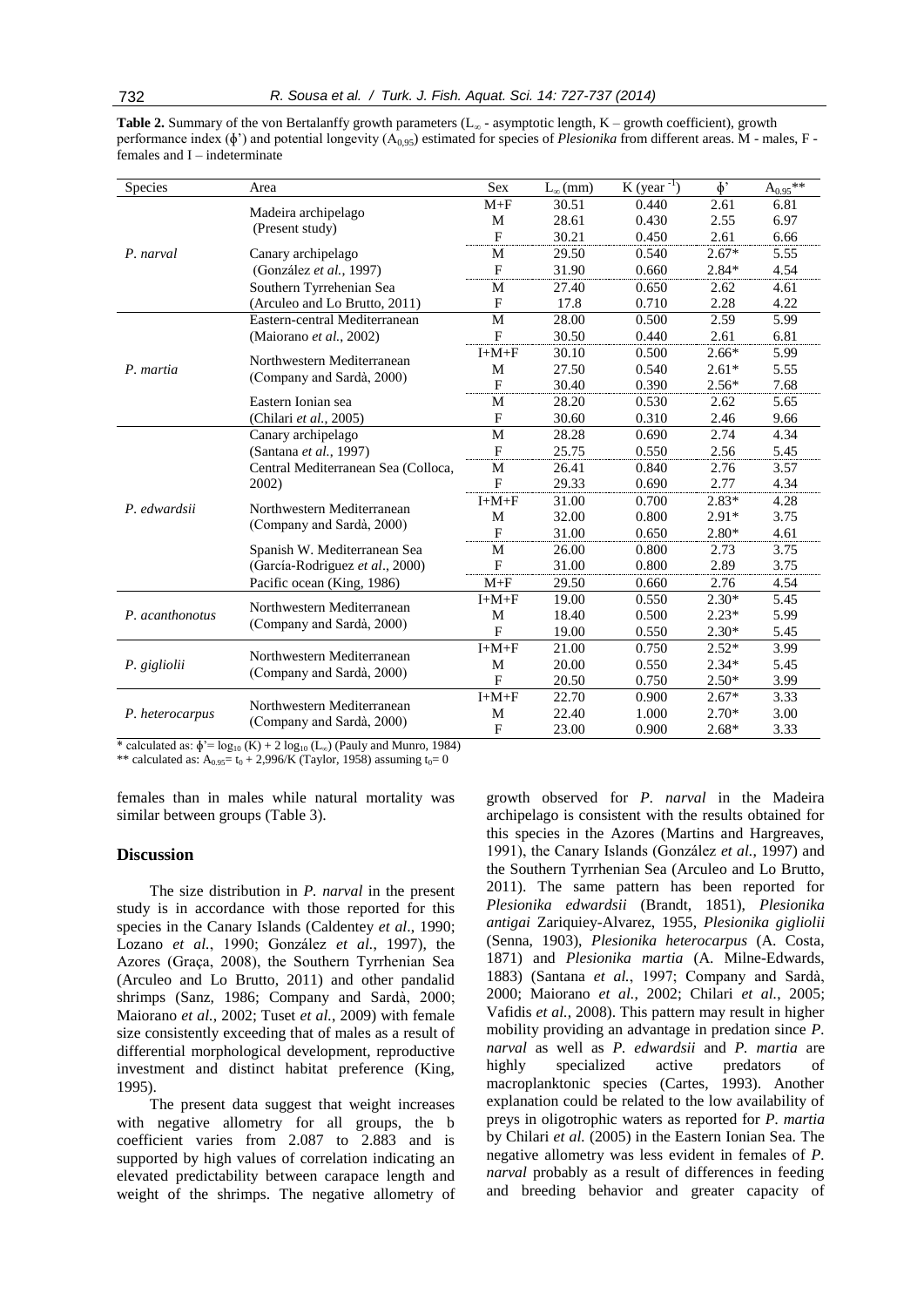**Figure 5.** Von Bertalanffy growth curve of *Plesionika narval* for combined sexes (A), males (B) and females (C).



**Figure 6.** Proportion of ovigerous and non ovigerous females of *Plesionika narval* from Madeira archipelago by month.

obtaining, converting and storing energy.

In crustaceans, food availability and water temperature play an important role in growth dynamics. In habitats with more available food and higher temperatures crustaceans tend to have higher growth rates (Hartnoll, 1983).

In general, the life history pattern obtained in Madeira archipelago for *P. narval* was similar to that found in other caridean shrimps. A comparison of von Bertalanffy growth parameters is presented in table 2. (King and Butler, 1985; King, 1987; González *et al.*, 1997; Santana *et al.*, 1997; Company and Sardà, 2000; García-Rodriguez *et* al., 2000; Colloca, 2002; Maiorano *et al.*, 2002; Chilari *et al.*, 2005). The asymptotic carapace length of males was smaller than that of females and congruent with the maximum captured length of both sexes. This is a common pattern in pandalid shrimps and has been reported for various species (Dailey and Ralston, 1986). In addition, males had a lower growth coefficient in comparison to females. A similar pattern was also reported for *P. narval* in the Canary Islands by González *et al.* (1997), but with higher values, suggesting that in the Canary Islands this species reaches the asymptotic carapace length more rapidly. The situation in the archipelago of Madeira may be explained because of the presence of very steep and rugged slopes (Biscoito, 1993), the oligotrophic nature of their waters Caldeira *et al.* (2002) and warmer sea water temperature (Arístegui *et al.*, 2006), the influence of sea water temperature on growth rates

was also referred for *Pandalus borealis* Krøyer, 1838 by Hansen and Aschan (2001) which found that lower sea water temperature decreases growth rates in this species.

The growth performance index has been shown to be remarkably constant between different species of the genus *Plesionika* (Company and Sardà, 2000) which is in agreement with Sparre *et al.* (1989) that state that in similar *taxa* this index is relatively constant. Nonetheless in *P. narval* in Madeira archipelago the growth performance index was slightly lower than the one reported for this species in the Canary Islands by (González *et al.*, 1997), which is in accordance with Clarke *et al.* (2004) which state that the growth performance index decreases with the increase of latitude.

Shrimps in areas influenced by cold water show slower growth, delayed maturity and increased longevity (Allen, 1959; Nilssen and Hopkins, 1991). Longevity of *P. narval* was higher in the archipelago of Madeira than in the Canary Islands and Southern Tyrrhenian Sea probably as a result of the oligotrophic nature of sea water in Madeira (Caldeira *et al*., 2002) which induces slower growth rates and higher longevity, in addition higher sea water temperature in the Canary Islands and it's larger continental slope (Arístegui *et al*., 2006) contribute to higher growth rates (Berrigan and Charnov, 1994).

The presence of ovigerous females throughout the year suggests a continuous reproductive activity all year round. The same pattern has been described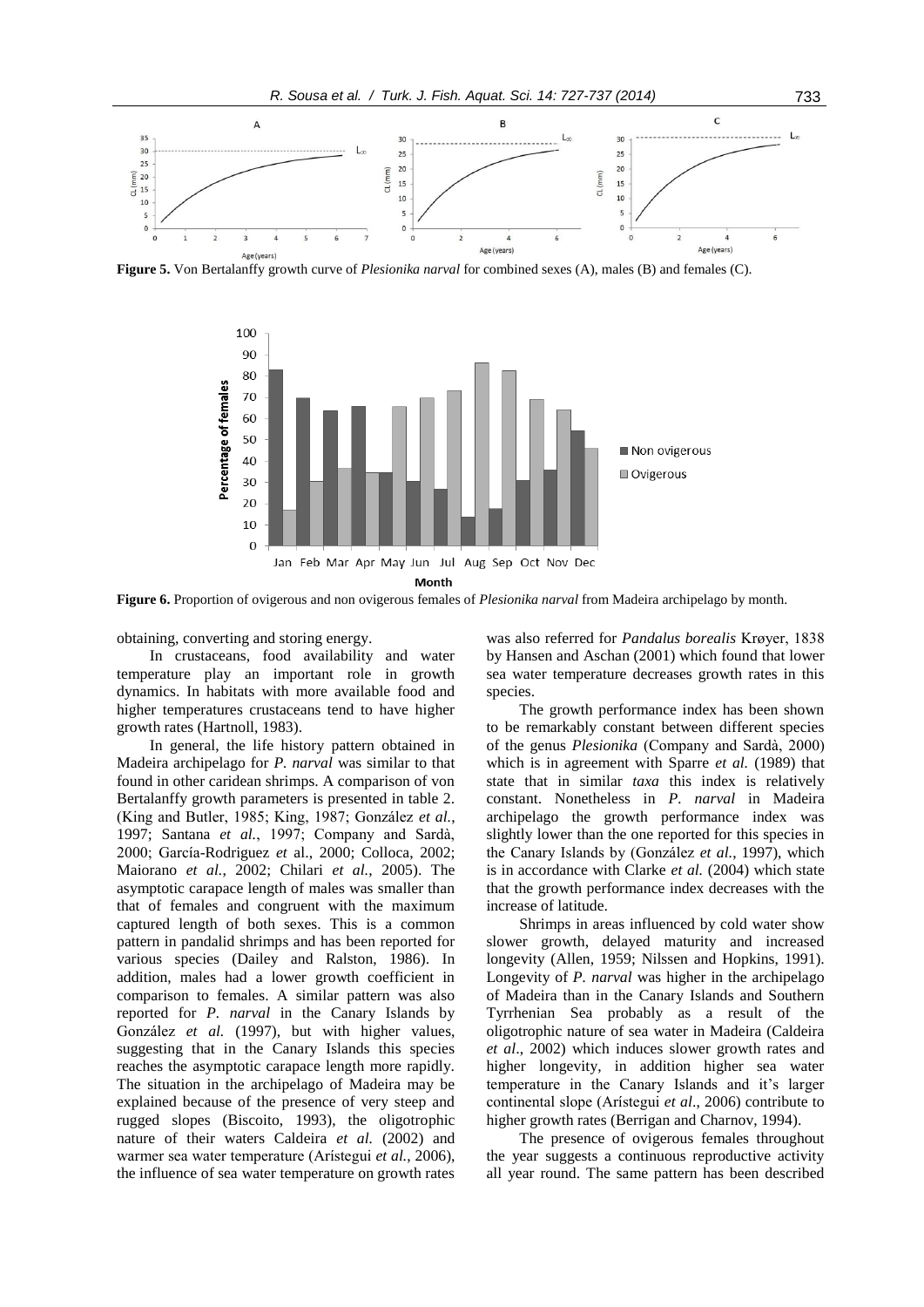

**Figure 7.** Expected and observed proportion by size of ovigerous female shrimps, with size at first maturity (CLm<sub>50</sub>) with a determination coefficient of 0.87.



**Figure 8.** Recruitment pattern of *Plesionika narval* of Madeira Island in the northeastern Atlantic.

**Table 3.** Mortality rates (Z – total mortality; M – natural mortality; F – fishing mortality) of *P. narval* in Madeira archipelago, Northeastern Atlantic

| Group          | (year)<br>∸     | $M$ (year $^{-1}$ ) | E (<br>(vear |
|----------------|-----------------|---------------------|--------------|
| Combined sexes | 1.83            | 0.77                | 1.06         |
| Males          | 1.70            | 0.77                | 0.93         |
| Females        | າ 12<br>ر 1 ، 4 | 0.78                | 25<br>ر د. ۱ |

for *P. narval* in the Canary Islands (González *et al.*, 1997) and *P. edwardsii* (Company and Sardà, 2000) and *P. martia* (Maiorano *et al.*, 2002) in the Mediterranean Sea. Nonetheless, an increase in percentage of ovigerous females from late summer to late autumn suggests some degree of seasonality, due to variation of environmental conditions leading to an increased spawning activity in late summer/autumn as reported by Company *et al.* (2003) for other pandalid shrimps.

In general, size at first maturity in pandalid shrimps is correlated to the asymptotic carapace length of the species, with larger species achieving

sexual maturity at a larger length than smaller species (Company and Sardà, 1997; González *et al.*, 1997; Colloca, 2002; Maiorano *et al.*, 2002; Carbonell *et al.*, 2003 and Chilari *et al.*, 2005). The estimated value of carapace length at first maturity of *P. narval* in the archipelago of Madeira was higher than that reported for the Canary Islands by González *et al.* (1997), this might be explained by the existence of different abiotic conditions in the two archipelagos. Berrigan and Charnov (1994) stated that a decrease in growth rate can be related to the decrease in temperature and results in a later sexual maturation at larger sizes. The same pattern was observed for the pandalid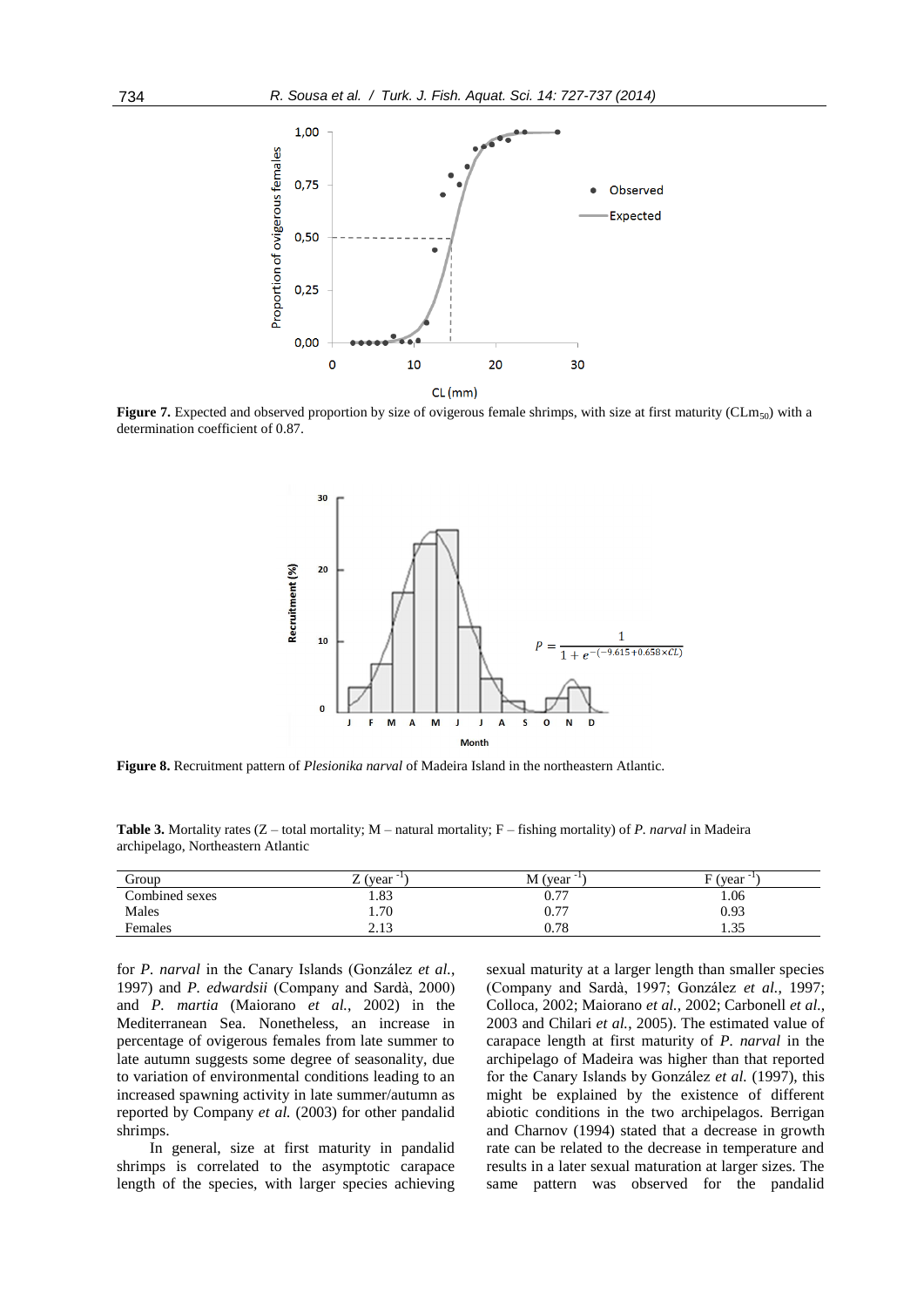*Heterocarpus ensifer* A. Milne-Edwards, 1881 from Madeira and the Canary Islands by Tuset *et al.* (2009) and *P. borealis* from Svalbard (Hansen and Aschan, 2000).

The recruitment pattern was continuous throughout the year as indicated by the presence of ovigerous females all year round, which allows the entrance of new recruits in the adult population to occur outside the main recruitment season which was estimated to occur during spring. A similar behaviour has been reported for *P. martia* in the Eastern Ionian Sea (Chilari *et al.*, 2005).

Total and fishing mortalities in *P. narval* were higher in females than in males contrary to natural mortality which was similar between groups. This pattern indicates that fishing exerts higher pressure on females due to their larger size which renders them more susceptible to fishing traps. The relatively high total mortality and slow growth rate suggests that in this species biomass is maximized at an early age which is in agreement with King (1986).

# **Conclusions**

Life history traits of *P. narval* in the archipelago of Madeira exhibited similar characteristics and behaviour to those described for other pandalid shrimps. The found differences are probably explained by specific environmental and anthropogenic conditions such as oligotrophy, sea water temperature and fishing pressure.

### **Acknowledgments**

The authors wish to thank the Natural History Museum of Funchal (MMF) and the Fisheries Research Service (DSIP) from the Regional Directorate of Fisheries of the Autonomous Region of Madeira for providing the data used in this study. We are also grateful to the technicians of MMF and DSIP for their help in the course of this work.

# **References**

- Allen, J.A. 1959. On the biology of *Pandalus borealis* Krøyer, with reference to a population off the Northumberland coast. Journal of the Marine Biological Association of the United Kingdom, 38: 189-220. doi: 10.1017/S002531540001568X;
- Amin, S.M.N., Arshad, A., Bujang, J.S., Siraj, S.S. and Goddard, S. 2009. Reproductive Biology of the Sergestid Shrimp *Acetes indicus* (Decapoda: Sergestidae) in Coastal Waters of Malacca, Peninsular Malaysia. Zoological Studies, 48(6): 753-760.
- Arculeo, M. and Lo Brutto, S. 2011. Growth and reproduction data of *Plesionika narval* (decapoda, caridea, pandalidae) off the island of Ustica (southern Tyrrhenian sea). Crustaceana, 84(11): 1367-1375. doi: 10.1163/156854011X596955;
- Arculeo, M., Mazzola, A. and Riggio, S. 2002. Catture sperimentali con le nasse di *Plesionika narval* (Fabr.) (Crustácea Decapoda) nell'isola di Ustica (Tirreno

Meridionale). Naturalista Siciliano, IV-26(1-2): 13- 20.

- Arístegui, J., Álvarez-Salgado, X.A., Barton, E.D., Figueiras, F.G., Hernández-León, S., Roy, C. and Santos, A.M.P. 2006. Oceanography and fisheries of the Canary current/iberian region of the Eastern North Atlantic. In: A.R. Robinson and K.H. Brink (Eds.), The Sea. The Global Coastal Ocean: Interdisciplinary Regional Studies and Syntheses, Harvard University Press, Cambridge: 14: 879-934.
- Begon, M., Harper, J.L. and Townsend, C.R. 1996. Ecology: Individuals, Populations and Communities. Blackwell Scientific Publications, Oxford, 945 pp.
- Berrigan, D. and Charnov, E.L. 1994. Reaction norms for age and size at maturity in response to temperature: A puzzle for life historians. Oikos, 70: 474-478.
- Biscoito, M.J. 1993. An account of the shrimps of the family Pandalidae (Crustacea, Decapoda, Caridea) in Madeiran waters. Courier Forschunginstitut Senckenberg, 159: 321-325.
- Biscoito, M.J., Pinto, A.R., Maul, G.E., Faria, G.T. and Amorim, A.B. 1992. Estudo ecológico e biológico das comunidades de peixes e crustáceos decápodes bentónicos da vertente continental da Madeira. Relatório de Progresso do Projecto PMCT/C/Mar/985/90. MMF and DSIP, 59 pp.
- Caldeira, R.M.A., Groom, S., Miller, P., Pilgrim, D. and Nezlin, N.P. 2002. Sea-surface signatures of the island mass effect phenomena around Madeira Island, Northeast Atlantic. Remote Sensing of Environment, 80: 336-360.
- Caldentey, M.A., González, J.A., Lozano, I.J. and Santana, J.I. 1990. Aproximación a la talla de primera madurez sexual de pandálidos en las Islas Canarias. Vieraea, 19: 201-208.
- Carbonell, A. and Abelló, P. 1998. Distribution characteristics of pandalid shrimps (Decapoda: Caridea: Pandalidae) along the western Mediterranean Sea. Journal of Natural History, 32: 1463-1474. doi: 10.1080/00222939800771001;
- Carbonell, A., Palmer, M., Abelló, P., Torres, P., Alemany, R. and Sola, L.G. 2003. Mesoscale geographical patterns in the distribution of pandalid shrimps *Plesionika* spp. in the western Mediterranean. Marine Ecology Progress Series, 247: 151-158. doi: 10.3354/meps247151;
- Cartes, J.E. 1993. Diets of deep-water pandalid shrimps on the western Mediterranean slope. Marine Ecology Progress Series, 96: 49-61.
- Cartes, J.E. 1998. Feeding strategies and partition of food resources in deep-water decapod crustaceans (400- 2300 m). Journal of the Marine Biological Association of the United Kingdom, 78: 509-524. doi: 10.1017/S002531540004159X;
- Cartes, J.E., Abelló, P., Lloris, D., Carbonell, A., Torres, P., Maynou, F. and Sola, L.G. 2002. Feeding guilds of western Mediterranean demersal fish and crustaceans: an analysis based on a spring survey. Scientia Marina, 66(2): 209-220.
- Cartes, J., Sardà, F. and Abelló, P. 1993. Decapod crustaceans collected by deep-water trawls (between 1000 and 2200 m) in the Catalan area (North-Western Mediterranean). Bios (Thessaloniki) - Scientific Annals of the School of Biology, 1: 207-213.
- Carvalho, D., Delgado, J., Biscoito, M., Freitas, M., González, J.A., Santana, J.I., Tuset, V.M., Isidro, E. and Pinho, M.R., Consórcio PESCPROF 2007.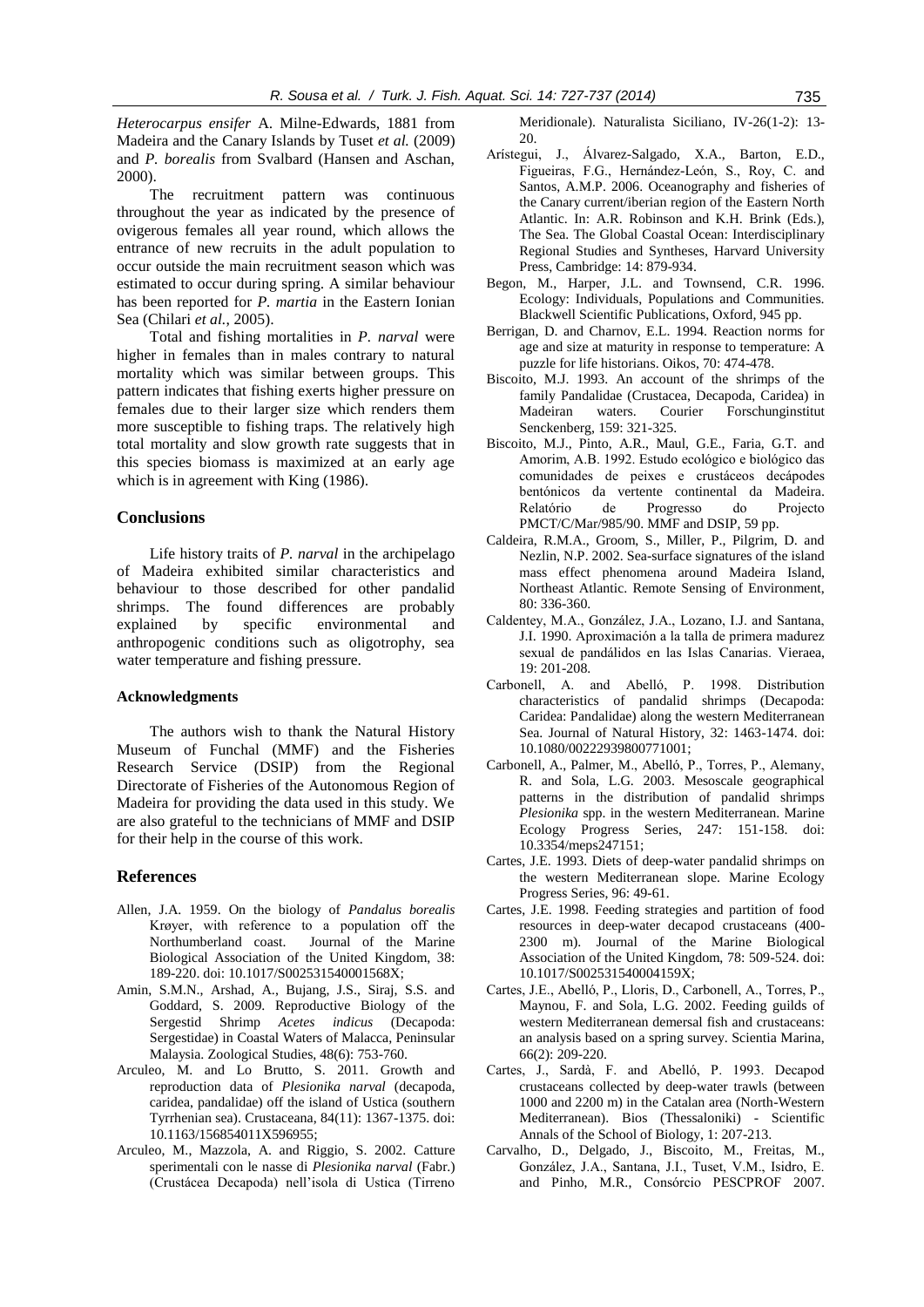Recursos Pesqueiros de Águas Profundas do Atlântico Centro-Oriental: Alternativas à Pesca na Macaronésia. Relatório técnico-científico final do Projecto PESCPROF-2 (03MAC/4.2/M8). Funchal, 156 pp.

- Chan, T. and Crosnier, A. 1991. Crustacea Decapoda: studies of the *Plesionika narval* (Fabricius, 1787) group (Pandalidae) with description of six new species. In: A. Crosnier (Ed.), Résultats des Campagnes MUSORSTOM, 9. Mémoires du Muséum National d' Históire Naturelle, Paris: 413-461.
- Chilari, A., Thessalou-Legaki, M. and Petrakis, G. 2005. Population structure and reproduction of the deepwater shrimp *Plesionika martia* (Decapoda: Pandalidae) from the eastern Ionian Sea. Journal of Crustacean Biology, 25: 233-241. doi:10.1651/C-2513
- Clarke, A., Prothero-ThomaS, E., Beaumont, J.C., Chapman, A.L. and Brey, T. 2004. Growth in the limpet *Nacella concinna* from contrasting sites in Antartica. Polar Biology, 28: 62-71. doi: 10.1007/s00300-004-0647-8
- Colloca, F. 2002. Life cycle of the deep-water pandalid shrimp *Plesionika edwardsii* (Decapoda, Caridea) in the Central Mediterranean Sea. Journal of Crustacean Biology, 22: 775-783. doi: 10.1651/0278-0372(2002) 022[0775:LCOTDW]2.0.CO;2
- Company, J.B., Puig, P., Cartes, J.E. and Palanques, A. 2003. Duration and timing of reproduction in decapods crustaceans of the NW Mediterranean continental margin: is there a general pattern?. Scientia Marina, 261: 201-216. doi: 10.3354/meps 261201.
- Company, J.B. and Sardà, F. 1997. Reproductive patterns and population characteristics in five deep-water pandalid shrimps in the western Mediterranean along a depth gradient (150-1100 m). Marine Ecology Progress Series, 148: 49-58. doi: 10.3354/meps148049
- Company, J.B. and Sardà, F. 2000. Growth parameters of deep-water decapod crustaceans in the northwestern Mediterranean Sea: a comparative approach. Marine Biology, 136(1): 79-90. doi: 10.1007/s002270050011
- Crosnier, A. and Forest, J. 1973. Les crevettes profondes de l'Atlantique Oriental tropical. Faune Tropicale, 19: 1- 409.
- Dailey, M.D. and Ralston, S. 1986. Aspects of the reproductive biology, spatial distribution, growth and mortality of the deepwater caridean shrimp *Heterocarpus laevigatus* in Hawaii. Fishery Bulletin, 84: 915-925.
- Fanelli, E. and Cartes, J.E. 2004. Feeding habits of pandalid shrimps from the Alboran Sea (SW Mediterranean): influence of biological and environmental factors. Marine Ecology Progress Series, 280: 27-238.
- Fanelli, E., Colloca, F. and Ardizzone, G. 2007. Decapod crustacean assemblages off the West coast of central Italy (western Mediterranean). Scientia Marina, 71: 19-28.
- García-Rodriguez, M., Esteban, A. and Perez Gil, J.L. 2000. Consideration on the biology of *Plesionika edwardsii* (Brandt, 1851) (Decapoda, Caridea, Pandalidae) from experimental trap catches in the Spanish western Mediterranean Sea. Scientia Marina, 64(4): 369-379.
- Gayanilo, F.C.Jr. and Pauly, D. 1997. The FAO-ICLARM Stock Assessment Tool (FISAT). Reference Manual. FAO Computerized Information Series (Fisheries), 8: 1-262.
- Gayanilo, F.C.Jr, Sparre, P. and Pauly, D. 2005. The FAO-

ICLARM Stock Assessment Tools (FISAT II). Revised version. User's Guide. FAO Computerized Information Series (Fisheries), 8: 1-168.

- González, J.A., Tuset, V.M., Lozano, I.J. and Santana, J.I. 1997. Biology of *Plesionika narval* (Crustacea, Decapoda, Pandalidae) around the Canary Islands (eastern central Atlantic). Estuarine, Coastal and Shelf Science, 44: 339-350.
- Graça, G.N.S.N. 2008. Aspectos da biologia do Camarão *Plesionika narval* (Fabricius, 1787) nos Açores. MSc. thesis. Algarve: Universidade do Algarve.
- Gulland, J.A. and Holt, S.J. 1959. Estimation of growth parameters for data at unequal time intervals. Journal du Conseil - Conseil International pour l'Exploration de la Mer, 25(1): 47-49. doi: 10.1093/icesjms/25.1.47;
- Hansen, H.O. and Aschan, M. 2000. Growth, Size- and age at maturity of shrimp, *Pandalus borealis*, at Svalbard related to environmental parameters. Journal of Northwest Atlantic Fishery Science, 27: 83-91.
- Hartnoll, R.G., 1983. Growth. In: D.E. Bliss (Ed.), The Biology of Crustacea (vol. 8). Academic Press, New York: 214-282.
- Hasselblad, V. 1966. Estimation of parameters for a mixture of normal distributions. Technometrics, 8: 431-444. doi: 10.1080/00401706.1966.10490375;
- Hasselblad, V. and Tomlinson, P.K. 1971. NORMSEP. Normal distribution separator. In: N.J. Abramson (Ed.), Computer Programs for Fish Stock Assessment. FAO Fisheries Technical Paper, Rome: 101:11(1)2.1– 11(1)2.10.
- Holthuis, L.B. 1980. FAO Species Catalogue. Shrimps and Prawns of the World. An Annotated Catalogue of Species of Interest to Fisheries. FAO Fisheries Circular, 125(1): 1-271.
- Holthuis, L.B. 1987. Crevettes. In: W. Fischer, M. Schneider and M.-L. Bauchot (Eds.), Fiches FAO d'identification des espèces pour les besoins de la pêche. méditerranée et mer noire. zone de pêche 37 (revision 1), 1, végétaux et invertébrés, Food and Agriculture Organization of the United Nations, Rome: 189-292.
- King, M. 1987. Distribution and ecology of deep-water caridean shrimps (Crustacea; Natantia) near tropical Pacific islands. Bulletin of Marine Science, 41(2): 192-203.
- King, M. 1995. Fisheries biology assessment and management. Fishing News Books, London, 341 pp.
- King, M.G. 1986. The fishery resources of Pacific islands countries. Part I. Deep-water shrimps. FAO Fisheries Technical Paper, 272(1): 1-45.
- King, M.G. and Butler, A.J. 1985. Relationship of lifehistory patterns to depth in deep-water caridean shrimps (Crustacea: Natantia). Marine biology, 86: 129-203. doi: 10.1007/BF00399018;
- King, M.G. and Moffitt, R.B. 1984. The sexuality of tropical deepwater shrimps (Decapoda: Pandalidae). Journal of Crustacean Biology, 4: 567-571.
- Lagardère, J.P. 1981. Shrimps and prawns. In: W. Fischer, G. Bianchi and W.B. Scott (Eds.), Fiches FAO Species Identification Sheets for Fishery Purposes. Eastern Central Atlantic- Fishing Areas 34, 47 (in part) (vol. 6). Food and Agriculture Organization of the United Nations, Ottawa: 1-304.
- Li, X. 2006. Additional pandaloid shrimps from the South China Sea (Crustacea: Decapoda: Caridea), with description of one new species. The Raffles Bulletin of Zoology, 54(2): 361-372.